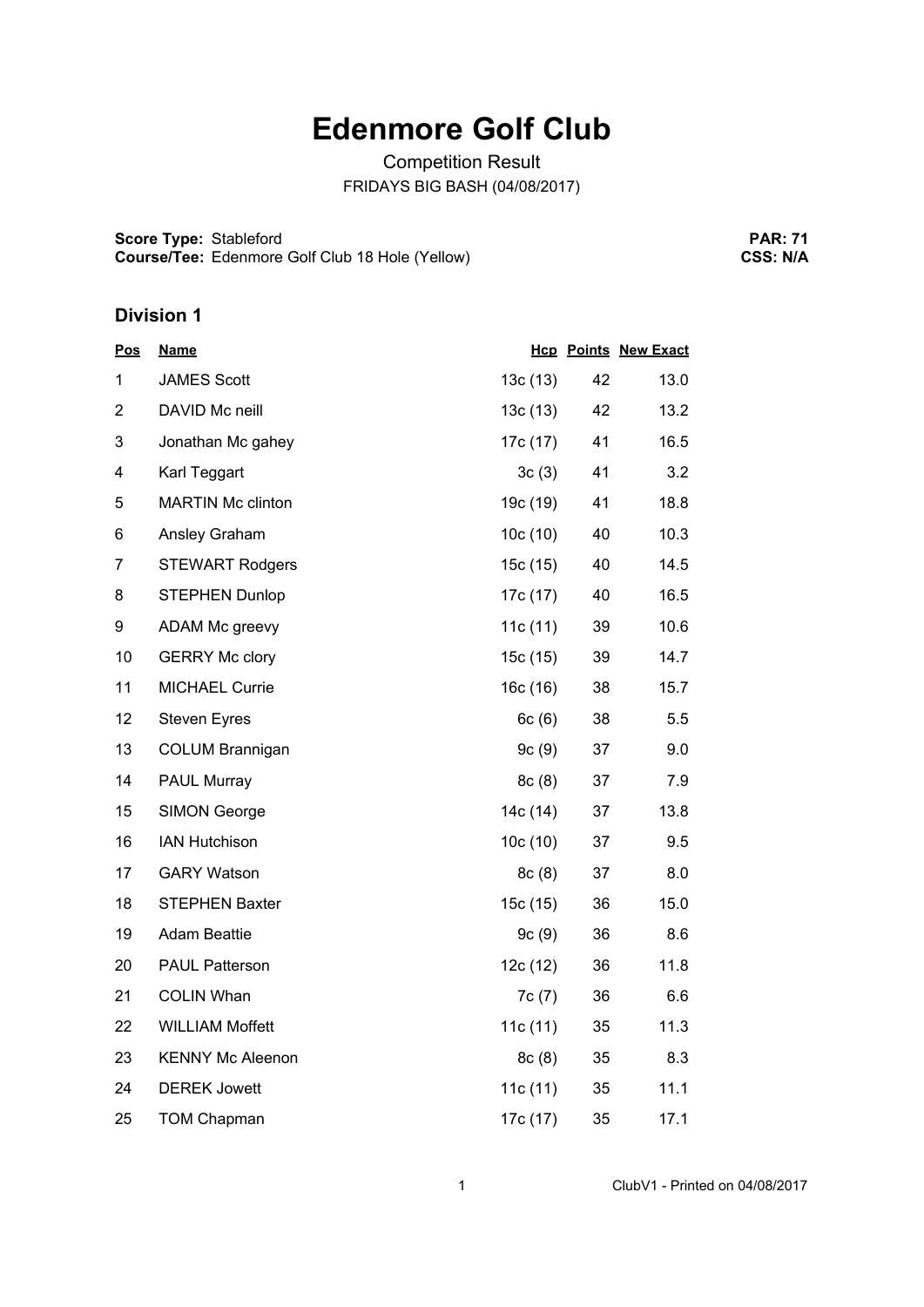## **Division 1**

| <u>Pos</u> | <b>Name</b>             |          |    | <b>Hcp Points New Exact</b> |
|------------|-------------------------|----------|----|-----------------------------|
| 26         | Jonathan Whiteside      | 7c(7)    | 35 | 7.2                         |
| 27         | Stephen Jackson         | 17c (17) | 34 | 16.9                        |
| 28         | DAVID Mc ewen           | 17c (17) | 34 | 17.2                        |
| 29         | <b>IAN Megarry</b>      | 13c(13)  | 34 | 12.7                        |
| 30         | <b>KENNY Hylands</b>    | 18c (18) | 34 | 18.0                        |
| 31         | Ronnie Wells            | 25c (25) | 33 | 25.1                        |
| 32         | <b>BRYN Lister</b>      | 18c (18) | 33 | 18.1                        |
| 33         | <b>MARK Clendinning</b> | 16c (16) | 33 | 16.2                        |
| 34         | <b>CLYDE Anderson</b>   | 13c(13)  | 33 | 12.6                        |
| 35         | DEAGLAN O'hagan         | 5 $c(5)$ | 33 | 4.7                         |
| 36         | <b>NATHAN Lamont</b>    | 8c(8)    | 33 | 7.6                         |
| 37         | <b>RONNIE Girvan</b>    | 6c(6)    | 33 | 5.8                         |
| 38         | <b>JOHN Boyles</b>      | 9c(9)    | 33 | 8.6                         |
| 39         | Stephen McNeill         | 8c(8)    | 32 | 8.0                         |
| 40         | <b>WILLIAM WHITE</b>    | 15c (15) | 32 | 15.1                        |
| 41         | TOM HOPPER              | 28c (28) | 32 | 28.0                        |
| 42         | <b>SEAN Magill</b>      | 17c (17) | 31 | 17.1                        |
| 43         | MICHAEL Watson          | 5c(5)    | 31 | 5.2                         |
| 44         | <b>STEPHEN Hylands</b>  | 8c(8)    | 31 | 7.5                         |
| 45         | <b>DAVID Donnell</b>    | 27c (27) | 31 | 27.0                        |
| 46         | <b>GLENN Robb</b>       | 14c (14) | 31 | 14.1                        |
| 47         | <b>STEPHEN Fletcher</b> | 21c(21)  | 30 | 20.8                        |
| 48         | DAVID Allen             | 6c(6)    | 30 | 6.3                         |
| 49         | <b>NEIL Lamont</b>      | 13c(13)  | 30 | 12.9                        |
| 50         | SAM Mc connell          | 17c (17) | 29 | 16.8                        |
| 51         | <b>WILLIAM Grant</b>    | 13c(13)  | 29 | 12.7                        |
| 52         | <b>FRANK Mc cracken</b> | 15c (15) | 29 | 14.8                        |
| 53         | <b>WILLIAM FERRIS</b>   | 17c (17) | 29 | 17.2                        |
| 54         | <b>GARY Latham</b>      | 20c (20) | 28 | 19.8                        |